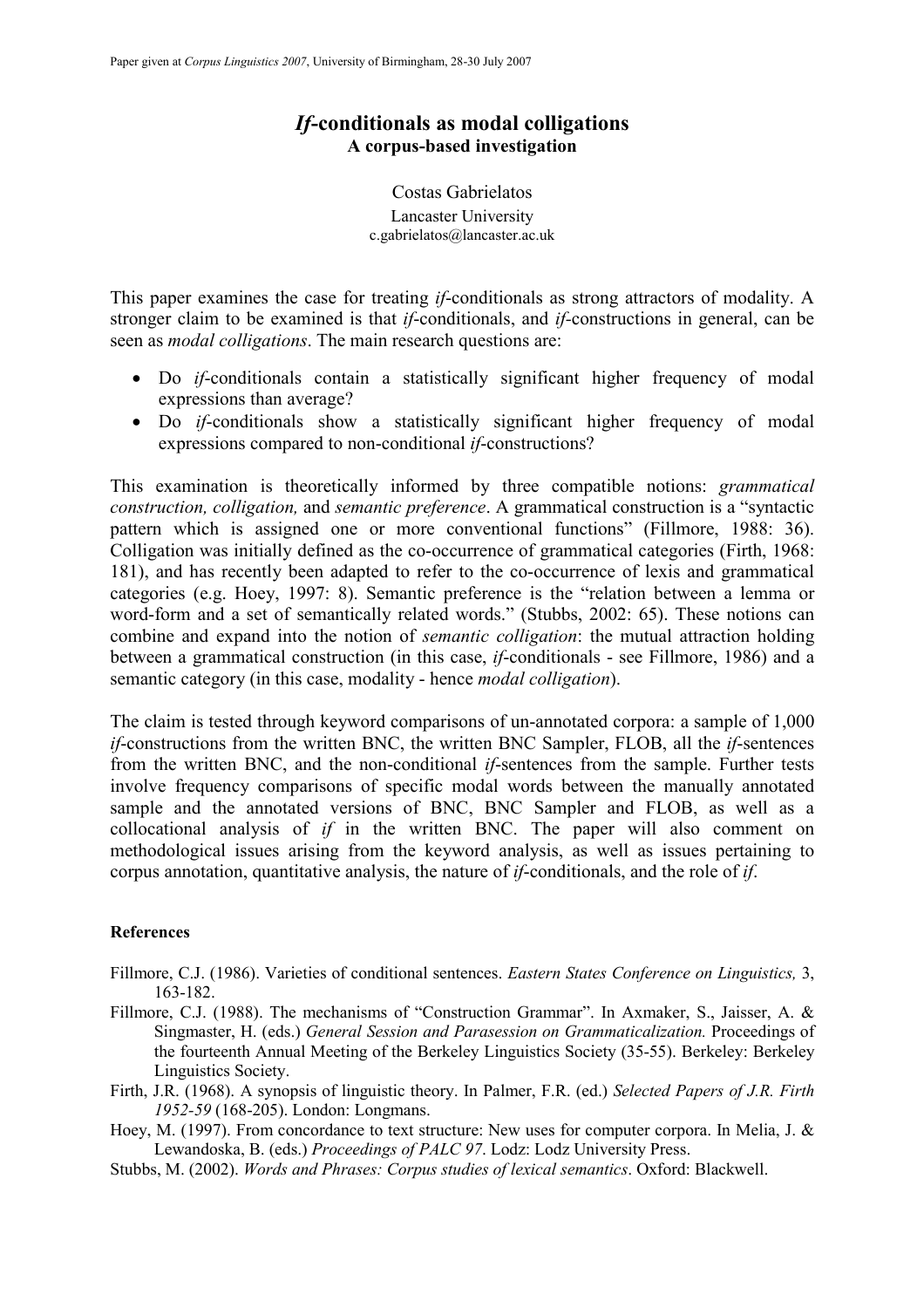

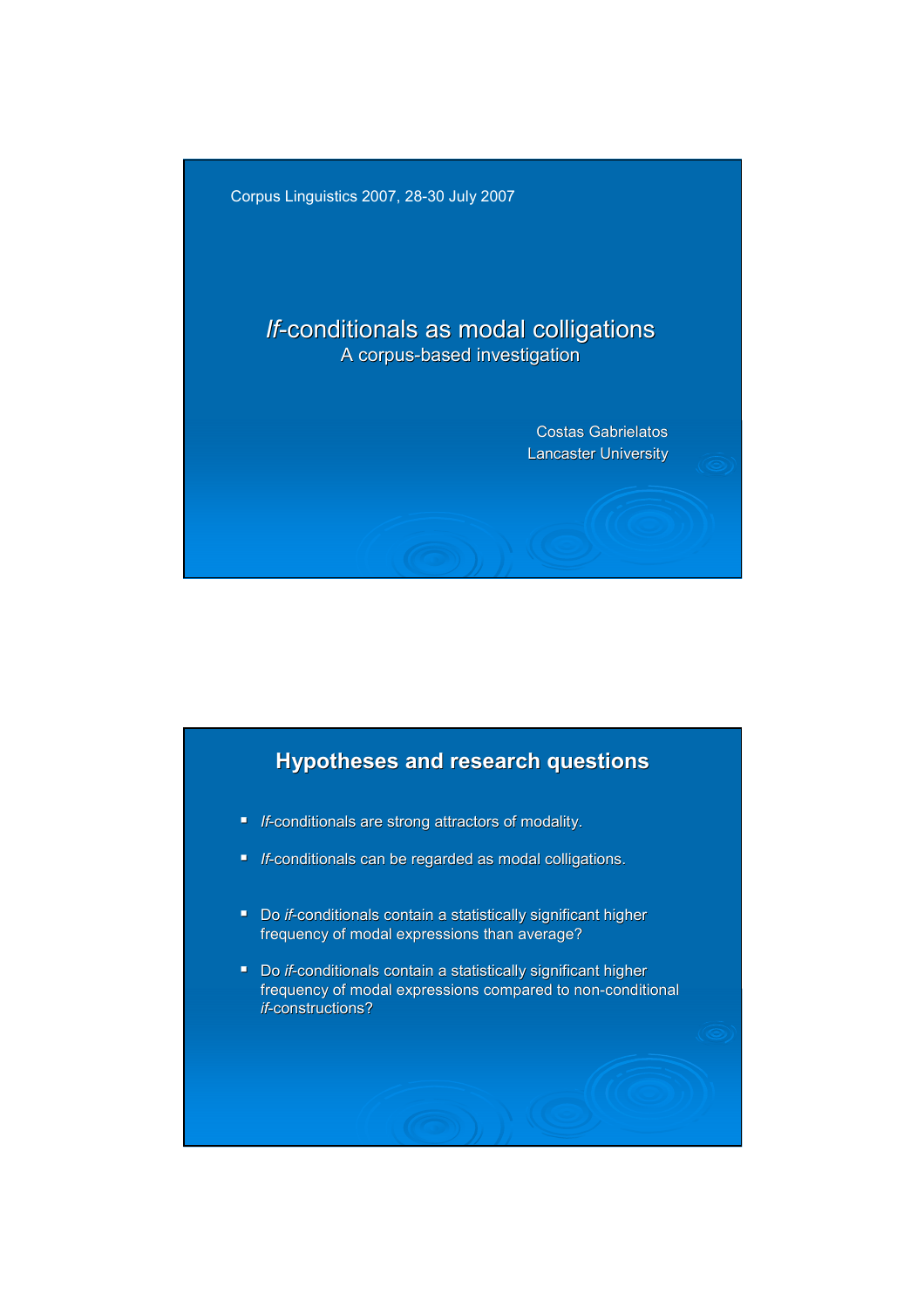### Modality and modal expressions

- Modality is "concerned with the speaker's attitude towards the factuality or actualisation of the situation expressed by the rest of the clause" (Huddleston & Pullum, 2002: 173).
- **Accounts of modality seem to converge on modality expressing** attitude towards actuality, factuality, likelihood, ability, potentiality and desirability (e.g. volition, obligation, permission).
- **Modality can be expressed through a variety of formal means:** 
	- modal auxiliaries (e.g. may, ought to)
	- catenative verbs (e.g. need, want) adverbs (e.g. possibly, probably)
	- $t$  the imperative
	- the past tense (in some contexts, e.g. conditionals)
	- **Constructions involving ...** 
		- lexical verbs (e.g. it appears that  $\dots$ ),
		- adjectives (e.g. it is likely that  $...$ ; it is imperative that  $...$ ),
		- nouns (e.g. there is a chance that ...; we have an obligation to ...).

## Informing concepts

#### Semantic preference

 The "relation between a lemma or word-form and a set of semantically related words." (Stubbs, 2001: 111)

#### Colligation

- Co-occurrence of grammatical categories. (Firth, 1968: 181)
- Co-occurrence of lexis and grammatical categories. (Stubbs, 2001: 112)
- "The grammatical company a word keeps." (Hoey, 1997: 8)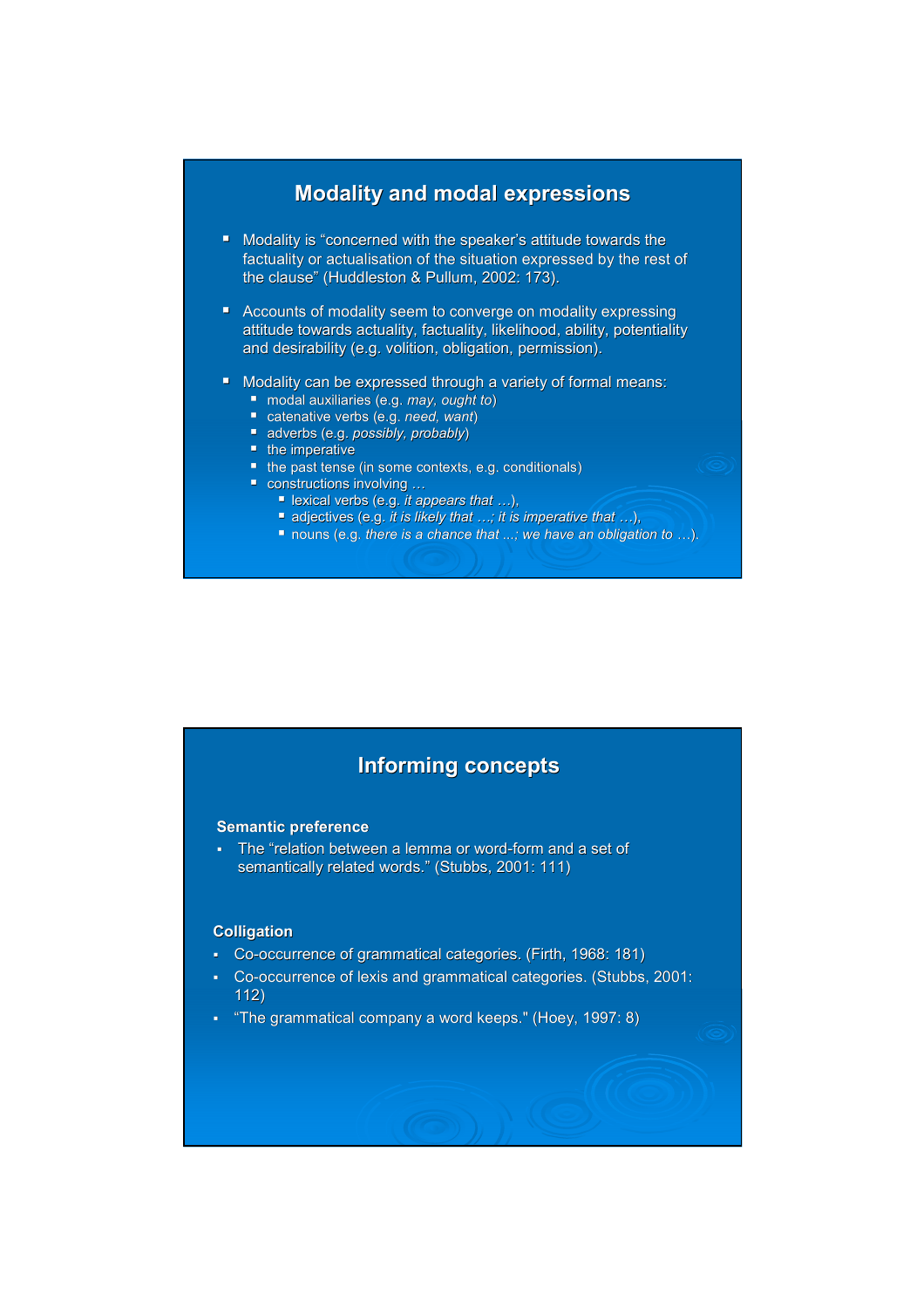

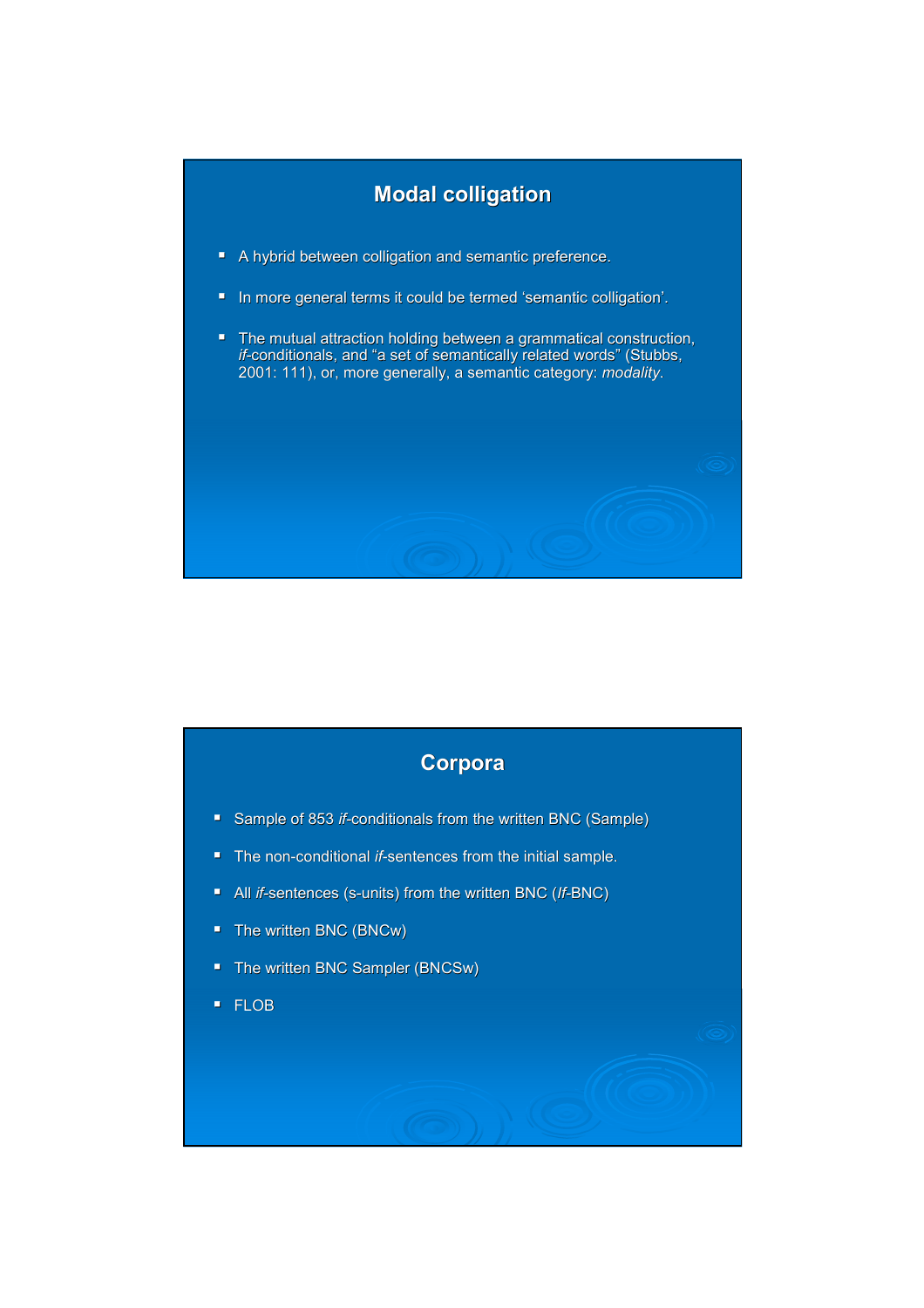## Methodology

- **Sample manually annotated for:** 
	- Form (tense/aspect marking, modal expression)
	- **Meaning (modal notion, modality type)**
	- Type of conditional (semantic/pragmatic relation between the two clauses)
- **Figure 1** Frequency of modalisation in the conditional and main clauses in the Sample.
- Keyword analyses (LL≥6.63, p≤0.01):
- **Establishing keyness of individual modals was a means**  $\frac{1}{2}$  and  $\frac{1}{2}$  used as an indication of significant higher frequency of modal marking.

# Sample: if-clause modalisation

| Category                   | Freq. | $% (n=853)$ |  |
|----------------------------|-------|-------------|--|
| Modalised                  | 280   | 32.8%       |  |
| <b>Unmodalised</b>         | 570   | 66.8%       |  |
| Elliptical (non-inferable) | 3     | 0.4%        |  |
| Total                      | 853   | 100%        |  |

- $\triangleright$  One-third of *if*-clauses are modalised ...
- $\triangleright$  ... in addition to the modalisation through if.
- $\geq 1\%$  have two or more modal markers.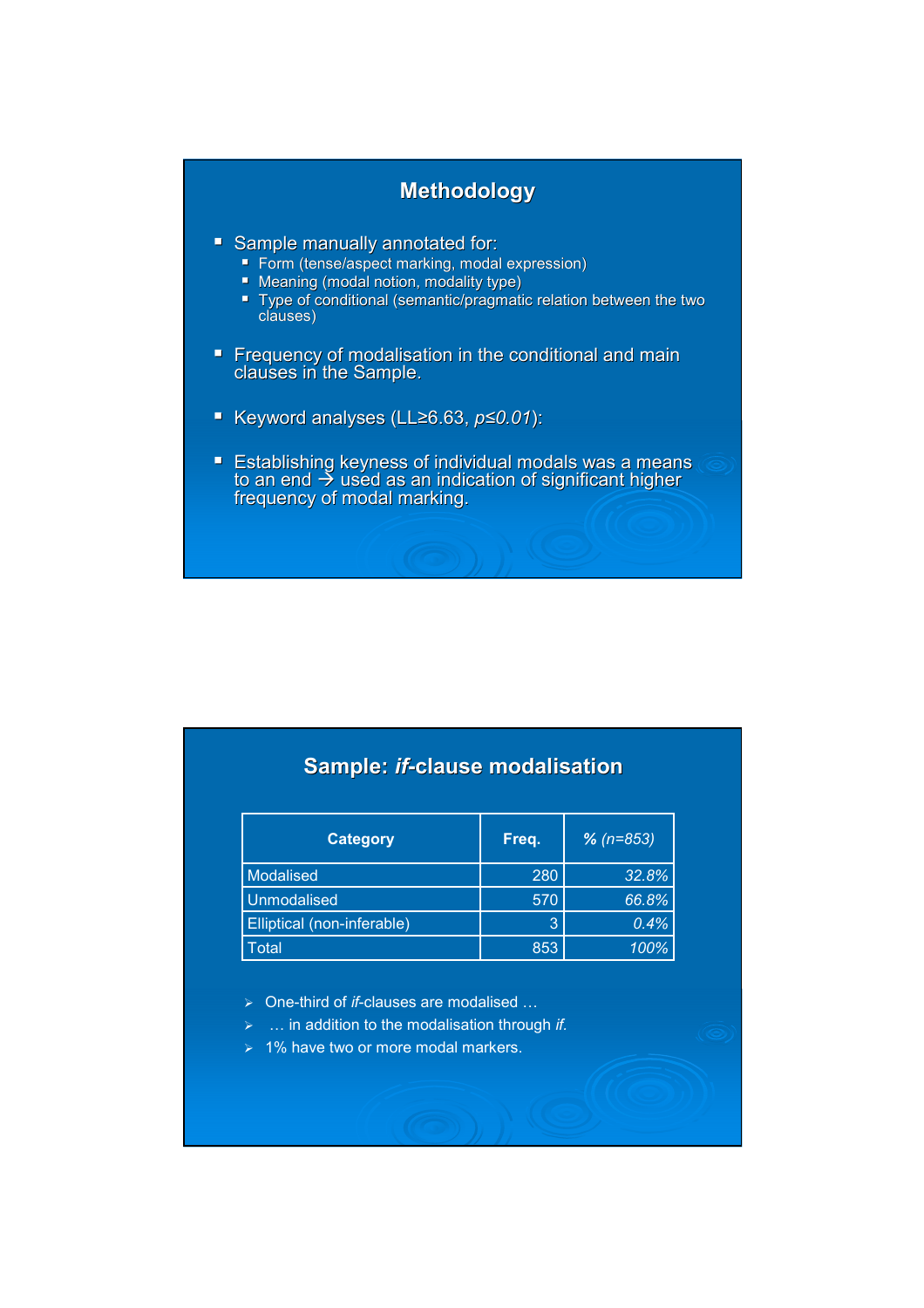# Sample: main clause modalisation

| <b>Category</b>            | Freq. | $% (n=853)$ |
|----------------------------|-------|-------------|
| <b>Modalised</b>           | 607   | 71.1%       |
| <b>Unmodalised</b>         | 230   | 27.0%       |
| Elliptical (non-inferable) | 16    | 1.9%        |
| Total                      | 853   | 100%        |

- $\triangleright$  Almost three-quarters of main clauses are modalised.
- $> 7\%$  of all main clauses have two or more modal markers.

# Modal load: rough calculation

- $>$  More than half of the clauses in the sample are modalised.
- $\triangleright$  On average: one modalisation per *if*-conditional.
- $\triangleright$  However, this may not be significantly higher than average.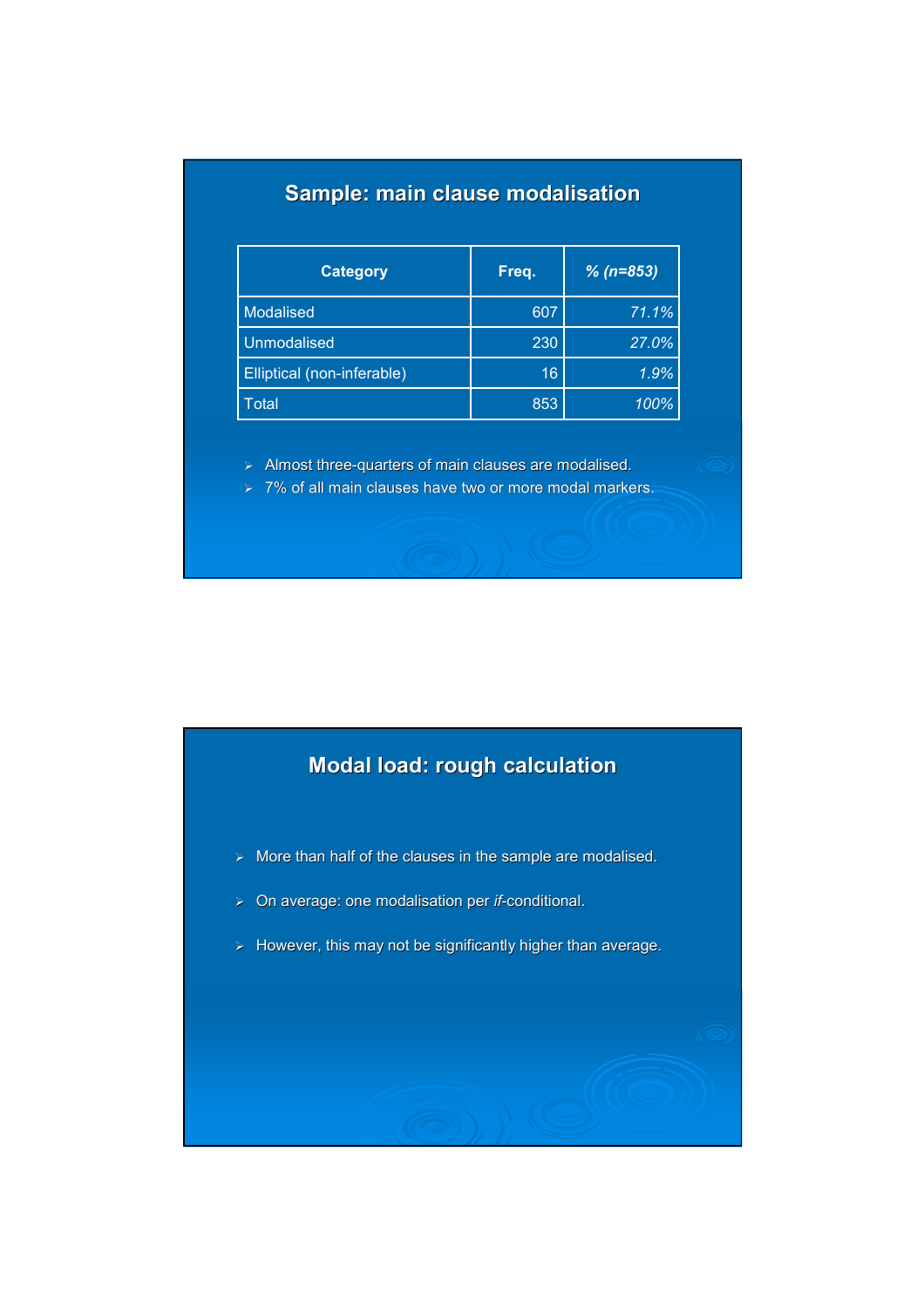| <b>Keyword analysis (1)</b> |  |  |
|-----------------------------|--|--|
|                             |  |  |

|                   | <b>Modal keywords</b> |                            |      |                                 |
|-------------------|-----------------------|----------------------------|------|---------------------------------|
| <b>Comparison</b> |                       | <b>Positive   Negative</b> | %    | <b>Positive   Negative</b><br>℅ |
| Sample - BNCSw    | 27                    |                            | 3.09 |                                 |
| Sample - FLOB     | 21                    |                            | 277  | 1.39                            |

#### Keywords include:

- $\triangleright$  All central modals
- $\geq$  Marginal modals (e.g. be able to, be unable to, need, want)
- > Lexical verbs (e.g. comply, doubted, feel, know/knew, required, think/thinks)
- > Adjectives (e.g. necessary, willing)
- > Adverbs (e.g. probably, hopefully)
- > Nouns (e.g. evidence, obligation)
- $\geq$  Other constructions (e.g. (be) liable (to))

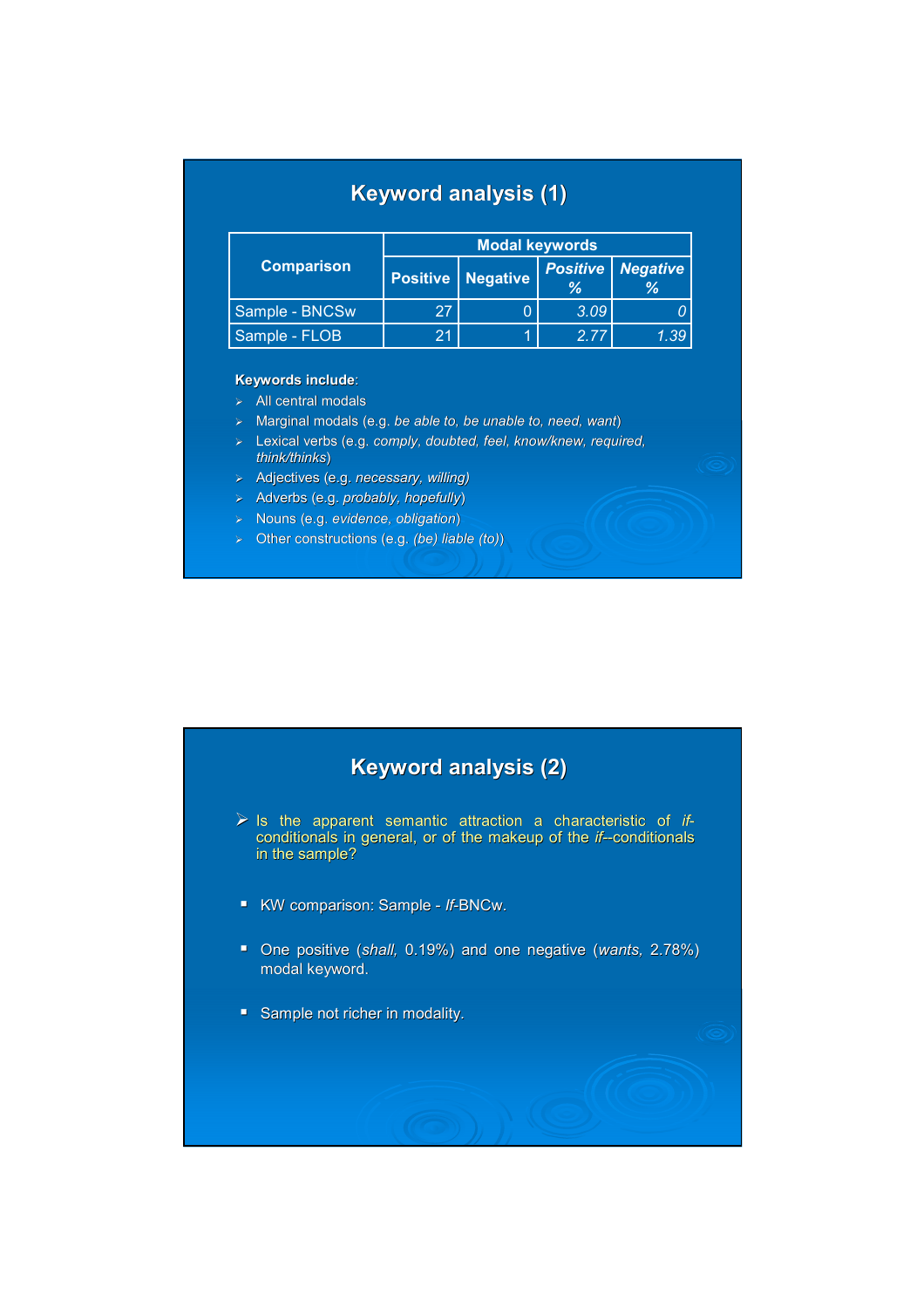## Keyword analysis (3)

 $\triangleright$  Would the comparison of a larger sample of *if*-conditionals with BNCSw and FLOB support the hypotheses?

|                        | <b>Modal keywords</b> |                 |                   |                    |  |
|------------------------|-----------------------|-----------------|-------------------|--------------------|--|
| <b>Comparison</b>      | <b>Positive</b>       | <b>Negative</b> | <b>Positive %</b> | $\vert$ Negative % |  |
| Sample - BNCSw         | 27                    |                 | 3.09              |                    |  |
| Sample - FLOB          | 21                    |                 | 2.77              | 1.39               |  |
| <i>if-BNCw - BNCSw</i> | 93                    | 6               | 4.47              | 0.14               |  |
| <i>if-</i> BNCw - FLOB | 63                    | 9               | 3.92              | 0.20               |  |

Higher proportion of modal keywords.

- Higher relative significance:
	- In Sample-BNCSw/FLOB, 25% of positive KWs were among the top 25% of all KWs.
	- In if-BNCw-BNCSw/FLOB, more than 50% of positive KWs were among the top 25% of all KWs.



- $\triangleright$  Is the attraction to modality a feature of conditionality, or of the collocational profile of the word if?
- KW comparison: conditional with non-conditional *if-*s-units in the sample.
- Only one positive modal keyword (may), representing 8.3% of all KWs.
- No negative modal keywords.
- Conditional and non-conditional *if*-sentences do not seem to differ in terms of modal load.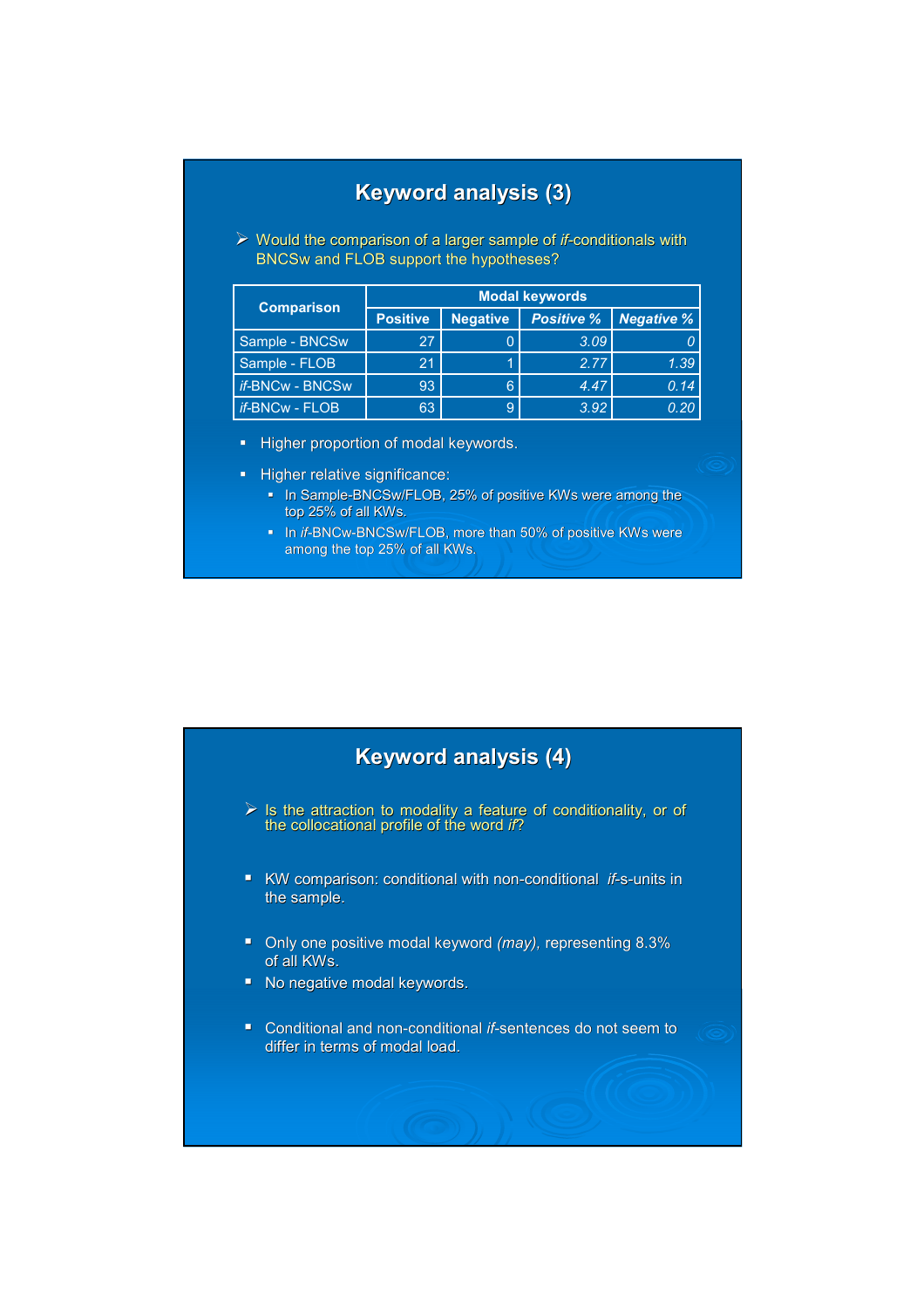

- **Focus:** modality, not specific modal expressions.
- Ideal: totalling all modal expressions (lexical and grammatical) and comparing their frequency in the sample and reference corpora.
- **Feasible:** Keyness of central modals taken as a group.
	- Central modals in the Sample represent only 12% of modal types, but account for almost 60% of modal tokens.
	- Comparison of frequency of group of central modals in the Sample and the annotated reference corpora.

|                    |        | Relative frequencies of the group of central modals |              |            |           |        |  |
|--------------------|--------|-----------------------------------------------------|--------------|------------|-----------|--------|--|
|                    | Sample |                                                     | <b>BNCw</b>  |            |           |        |  |
|                    | Freq.  | Freq./mil.                                          | Freq.        | Freq./mil. | Diff. %   | LL     |  |
|                    | 562    | 22,295.39                                           | 1,176,108    | 13,474.40  | $+65.5%$  | 121.36 |  |
|                    |        |                                                     |              |            |           |        |  |
|                    |        | Sample                                              | <b>BNCSw</b> |            | Diff. %   | LL     |  |
|                    | Freq.  | Freq./mil.                                          | Freq.        | Freq./mil. |           |        |  |
|                    | 562    | 22,295.39                                           | 15,008       | 13,868.42  | $+60.8%$  | 105.87 |  |
|                    |        |                                                     |              |            |           |        |  |
|                    |        | Sample                                              | <b>FLOB</b>  |            |           | LL     |  |
|                    | Freq.  | Freq./mil.                                          | Freq.        | Freq./mil. | Diff. $%$ |        |  |
|                    | 562    | 22,295.39                                           | 12,994       | 12,731.43  | $+75.1%$  | 143.29 |  |
| $[p \le 10^{-14}]$ |        |                                                     |              |            |           |        |  |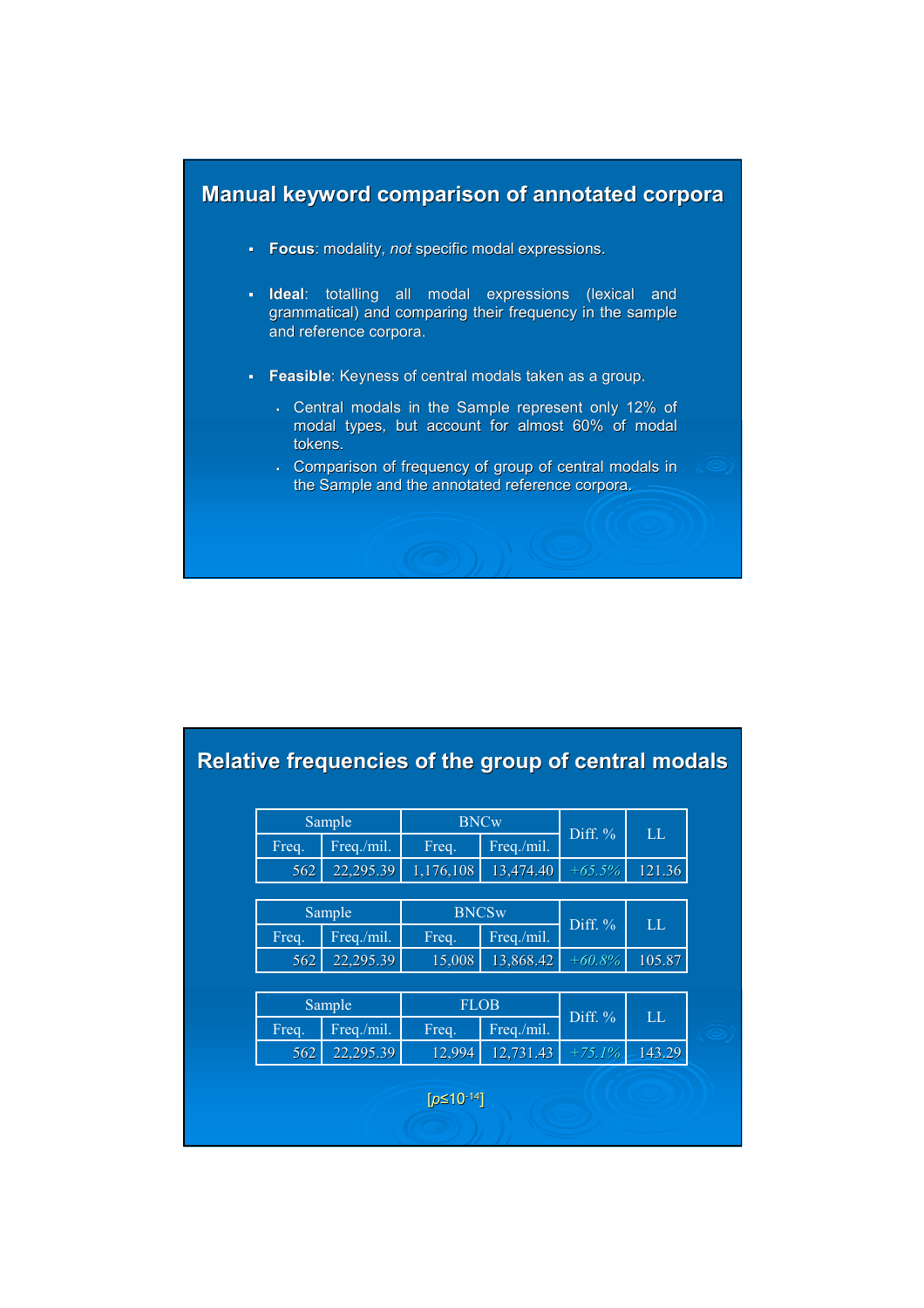

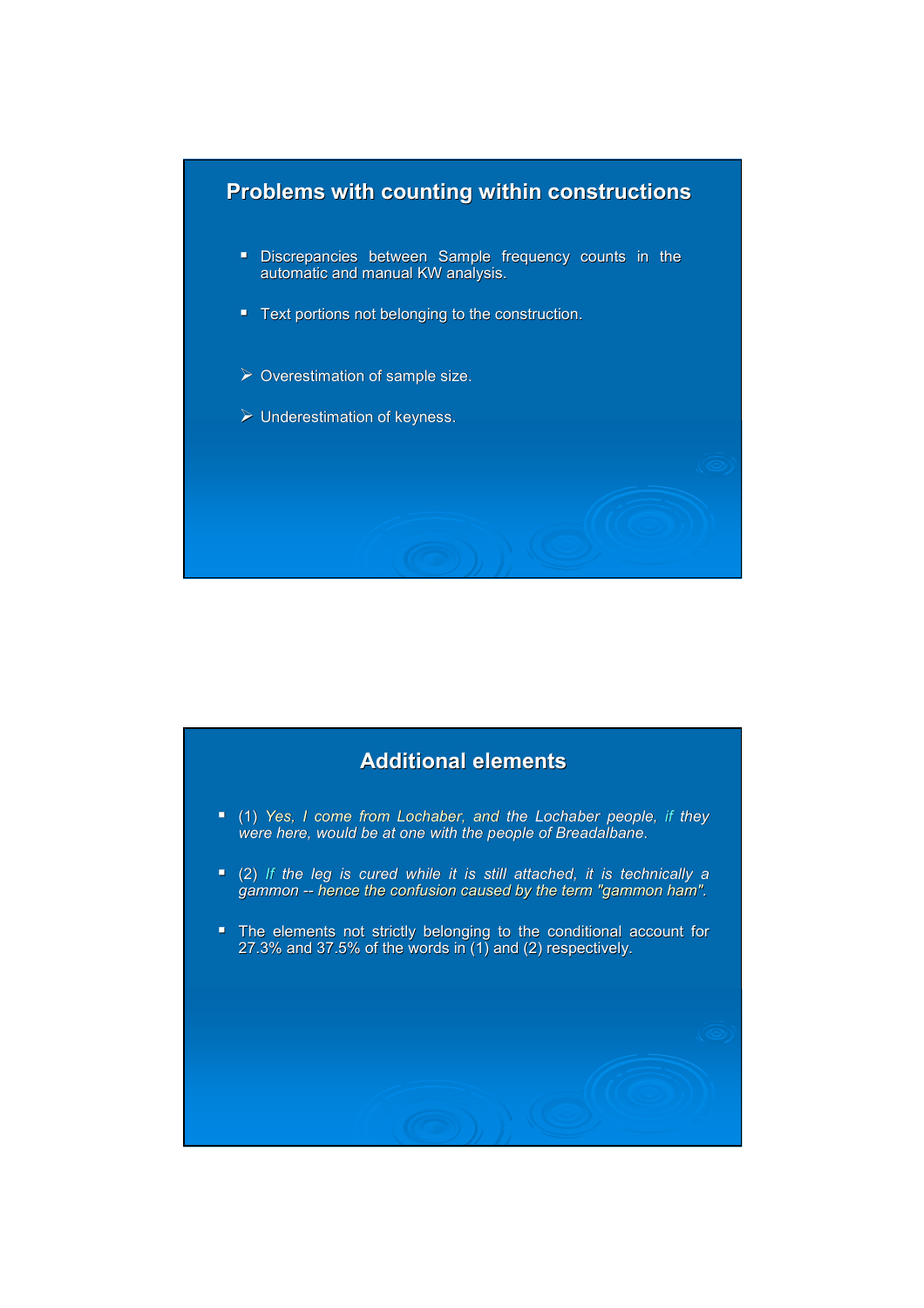### Embedded if-conditionals

- Why should the fact that D was engaged on causing damage to property at the time (even damage to D's own property) make his conduct into an offence punishable with life imprisonment when, if D were engaged on some other activity, it would not be punishable as such and would only amount to manslaughter if a death happened to be caused?
	- To maintain sample randomness, only the conditional sentence containing the if picked out by the 'thin' function of BNCweb was taken into account and annotated
- As an academic critic and university teacher specializing in modern literature and literary theory, I spend much or my time these days reading books and articles that I can barely understand and that cause my wife (a graduate with a good honours degree in English language and literature) to utter loud cries of pain and nausea if her eye happens to fall on them. [A1A 208]

## Discontinuous if-conditionals: Stem-List

Abdomen: When to seek advice

Urgently, Right now!

If the stool is bloody, black or tar-like. [B1R 681]